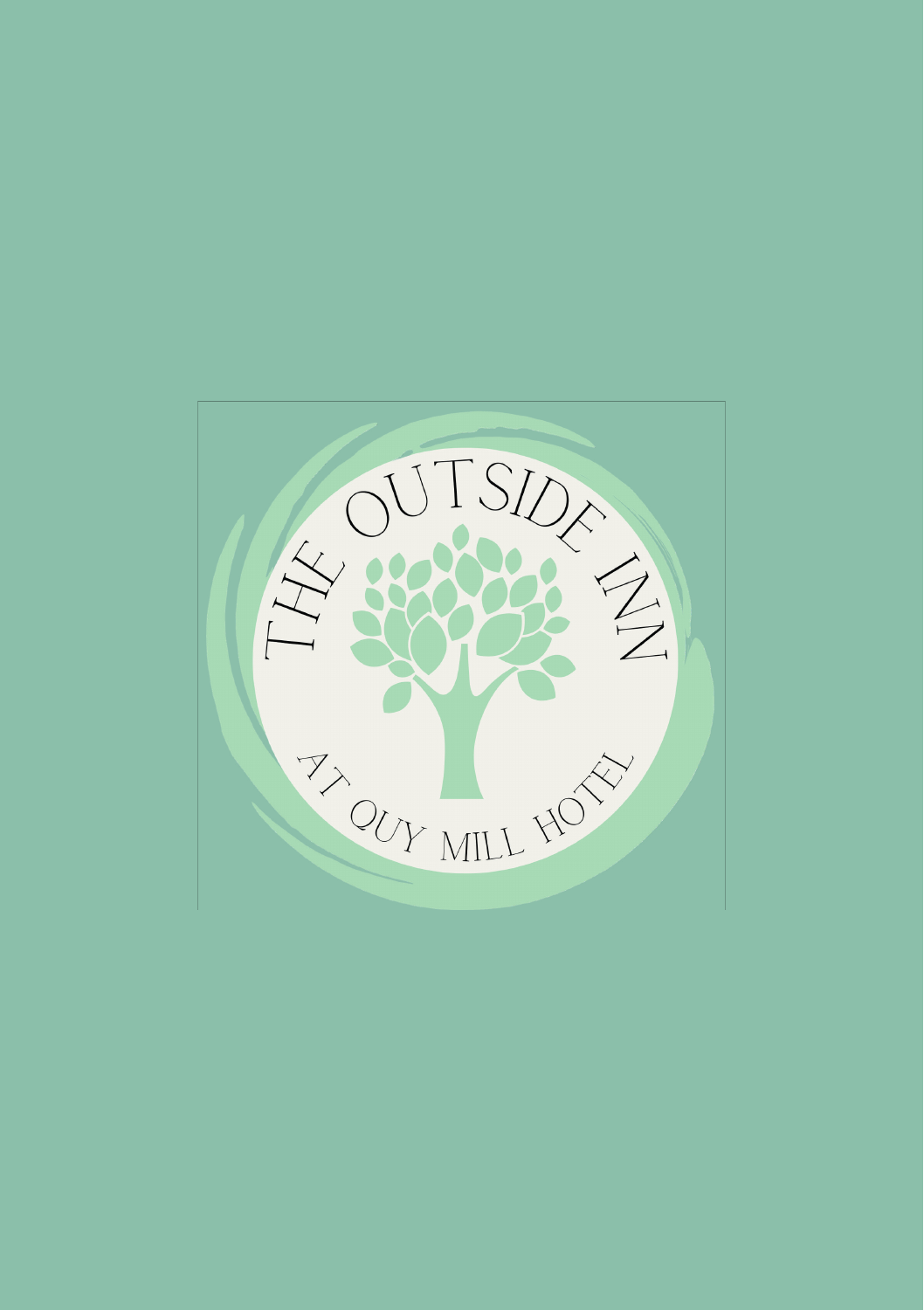# FOOD MENU

# Chef's Signature

 **Grilled lobster tail with garlic butter served with caviar mayonnaise, an allotment salad & fries 25**

# Classics

**Chargrilled 6oz sirloin steak, tomato, mushroom, garlic butter & fries 18**

**Quy Buttermilk Chicken Burger with garlic mayo, gem lettuce, fries 15**

**The Quy Mill Burger in a toasted brioche bun loaded with cheese, bacon, onion relish, mustard mayo, fries, slaw 17**

**Grilled British halloumi, red pepper mayo, homemade onion seed flatbread 16**

**Chef's Mediterranean Falafel, hummus, homemade onion seed flatbread (Ve) 15**

**Minted lamb kofta, homemade onion seed flatbread, chopped chilies, mint yoghurt, sweet potato fries, hummus 17**

#### Pizzas

*Outside Inn Carni* **A selection of cooked meats, mozzarella, peppers, chili oil 15**

*Quy Mill Roasted Vegetables* **A selection of roasted vegetables topped with either mozzarella or vegan cheese 15**

*Margherita* **Classic margherita, sun-blushed tomatoes, mozzarella, ripped basil 12**

*Chef's Special Pizza of the Day* **15**

Sides *All priced at 4*

**Fries // Triple cooked chips Sweet potato fries**

**Crushed new potatoes gremolata, garlic, parsley**

**Seasonal vegetables**

**Seasonal dressed side salad**

*Please advise your server of any allergies or dietary requirements before ordering your meal. This Menu is just a guide, if you have any requirements beyond this menu, please ask your server and we will be happy to assist you.*

*All of our dishes are locally sourced and freshly prepared on the day*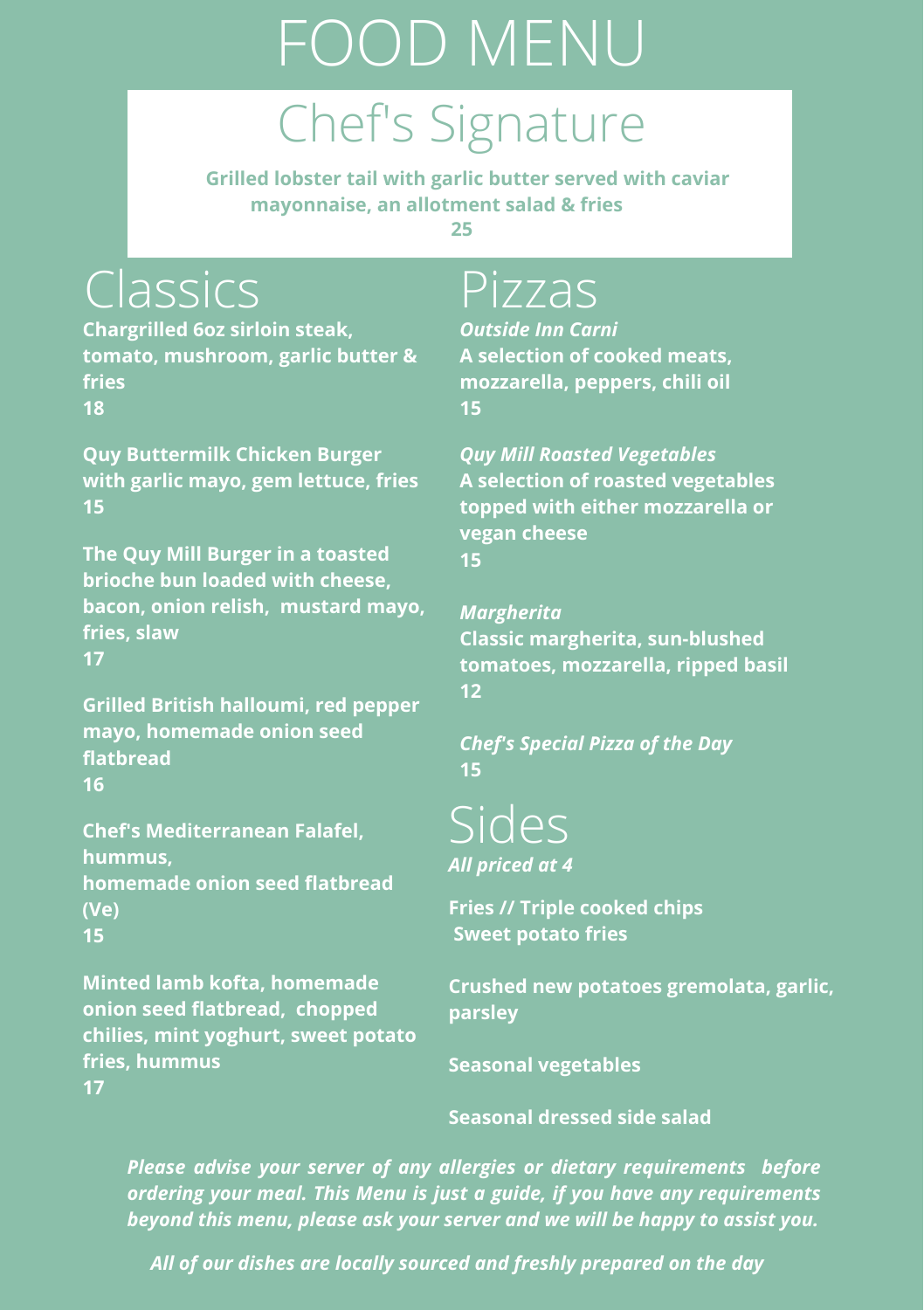# Quy Chicken and Ribs FOOD MENU

|          | <b>Chicken wings with a choice of sauces:</b> |  |
|----------|-----------------------------------------------|--|
| 5 wings  | я                                             |  |
| 10 wings | 14                                            |  |
| 20 wings | 22.                                           |  |

**Pieces of Quy Fried Chicken on the bone with a choice of sauces: 3 pieces 9**

**6 pieces 12 9 pieces 15**

**Boneless strips of Quy Fried Chicken with a choice of sauces: 3 strips 10**

**6 strips 13 9 strips 16**

**24-hour cooked spare ribs with a choice of 2 sides and a sauce:**  *priced at 16*

> **Sides: Sweet Potato Fries / Shoe String Fries Corn on the Cob / Coleslaw**

> > **Sauces:**

**Buffalo / Jerk / Sweet Chili / Honey and Mustard / Roast Chicken Gravy**

*Please advise your server of any allergies or dietary requirements before ordering your meal. This Menu is just a guide, if you have any requirements beyond this menu, please ask your server and we will be happy to assist you.*

*All of our dishes are locally sourced and freshly prepared on the day*